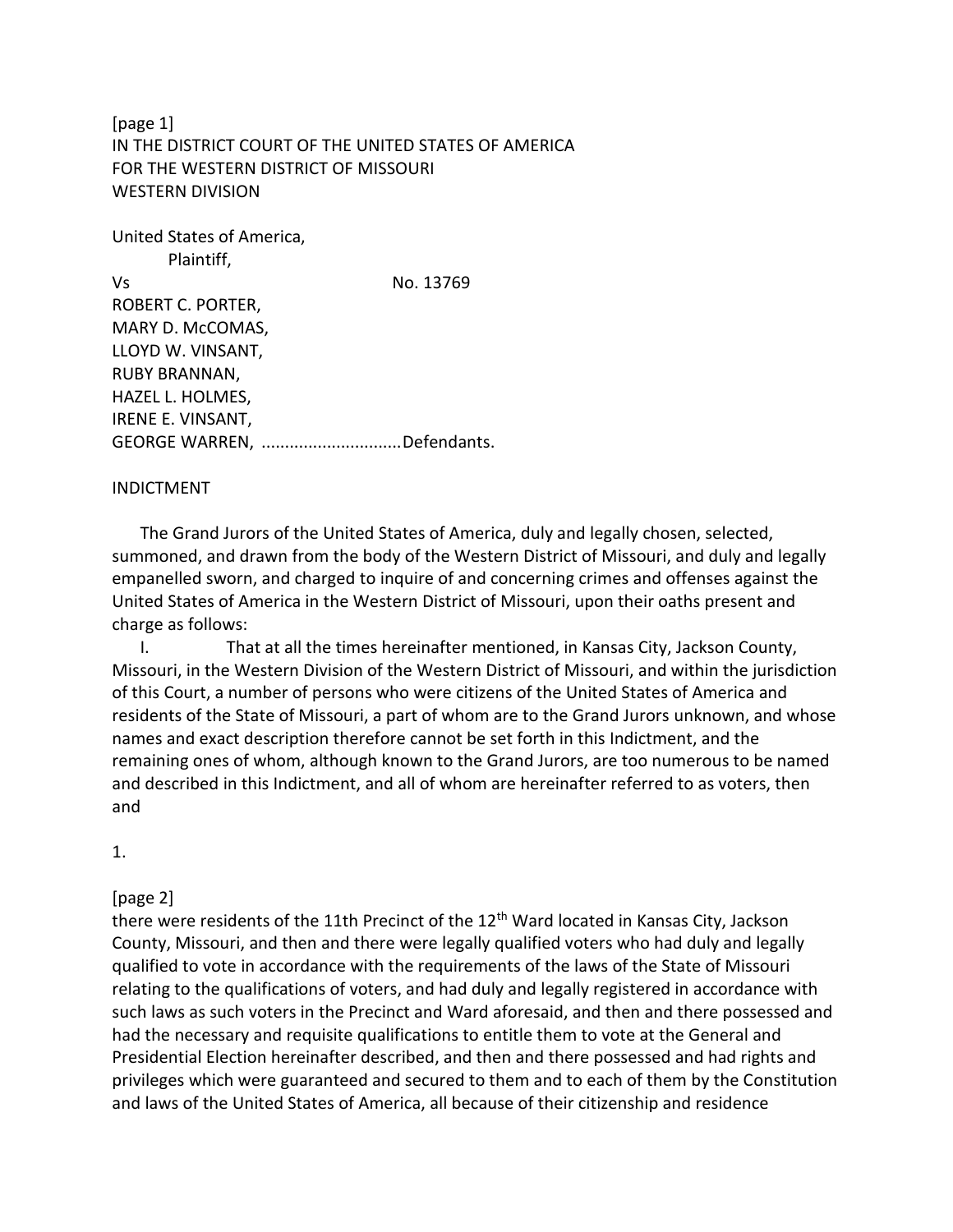aforesaid and their qualifications and registration as aforesaid, and complete and full compliance with the laws of the State of Missouri as aforesaid, and then and there were entitled to exercise and to enjoy the same, which rights and privileges embraced and included, among others, the right and. privilege to exercise the right of suffrage and to vote in and for the election of legally qualified persons to the office of Presidential Elector of and for the State of Missouri, at the General and Presidential Election to be held on the 3rd day of November, 1936, for such purpose, in the State of Missouri, which persons then and there were Candidates for the same, and the right and privilege to have their votes and each of them for the persons aforesaid and each of them accurately, honestly, and truthfully counted, recorded, certified, and returned as cast,

II. That on the 3rd day of November, 1936, at and in the Precinct and Ward aforesaid, in the City, County, and State aforesaid, there was duly and legally held a General and Presidential election for the purpose, among others, of

2.

[page 3]

electing legally qualified persons to the office of Presidential Elector of and for the State of Missouri, which persons then and there were Candidates for the same.

III. That on the 3rd day of November, 1936, ROBERT C. PORTER, MARY D. McCOMAS, LLOYD W. VINSANT and, RUBY BRANNAN acted as the duly appointed, qualified and acting judges of election, and professed to be the same, and HAZEL L. HOUSES, and IRENE E. VINSANT, acted as the duly appointed, qualified and acting clerks of election, and professed to be the same, all in and for the Precinct and Ward aforesaid, and on said date in the voting place legally selected for voting at and located in the Precinct and Ward aforesaid, they and each of them then and there assumed their respective duties and obligations aforesaid as such judges and clerks of election, and acted and professed to act in their respective offices, capacities and positions aforesaid, and then and there conducted said General and Presidential election.

IV. That on the 3rd day of November, 1936, at the voting place legally selected for Voting at and located in the Precinct and Ward aforesaid, at the General and Presidential election aforesaid, the voters aforesaid and each of them duly and legally made out, marked, registered, and cast their votes on the ballots provided therefor pursuant to law for the duly and legally qualified persons, who then and there were the Candidates of the Republican party for election to the office of Presidential Elector in and for the State of Missouri by appropriately, properly, and lawfully placing a marking which was a cross-mark on said ballots denoting in legal effect their desire to vote for and that they

3

[page 4]

did vote for the duly and legally qualified persons aforesaid, who then and there were Candidates as aforesaid, and by thereafter duly and legally casting the same.

V. And the Grand Jurors aforesaid, upon their oaths aforesaid, do further present and charge that ROBERT C. PORTER, MARY D. McCOMAS, LLOYD W. VINSANT, RUBY BRAHMAN,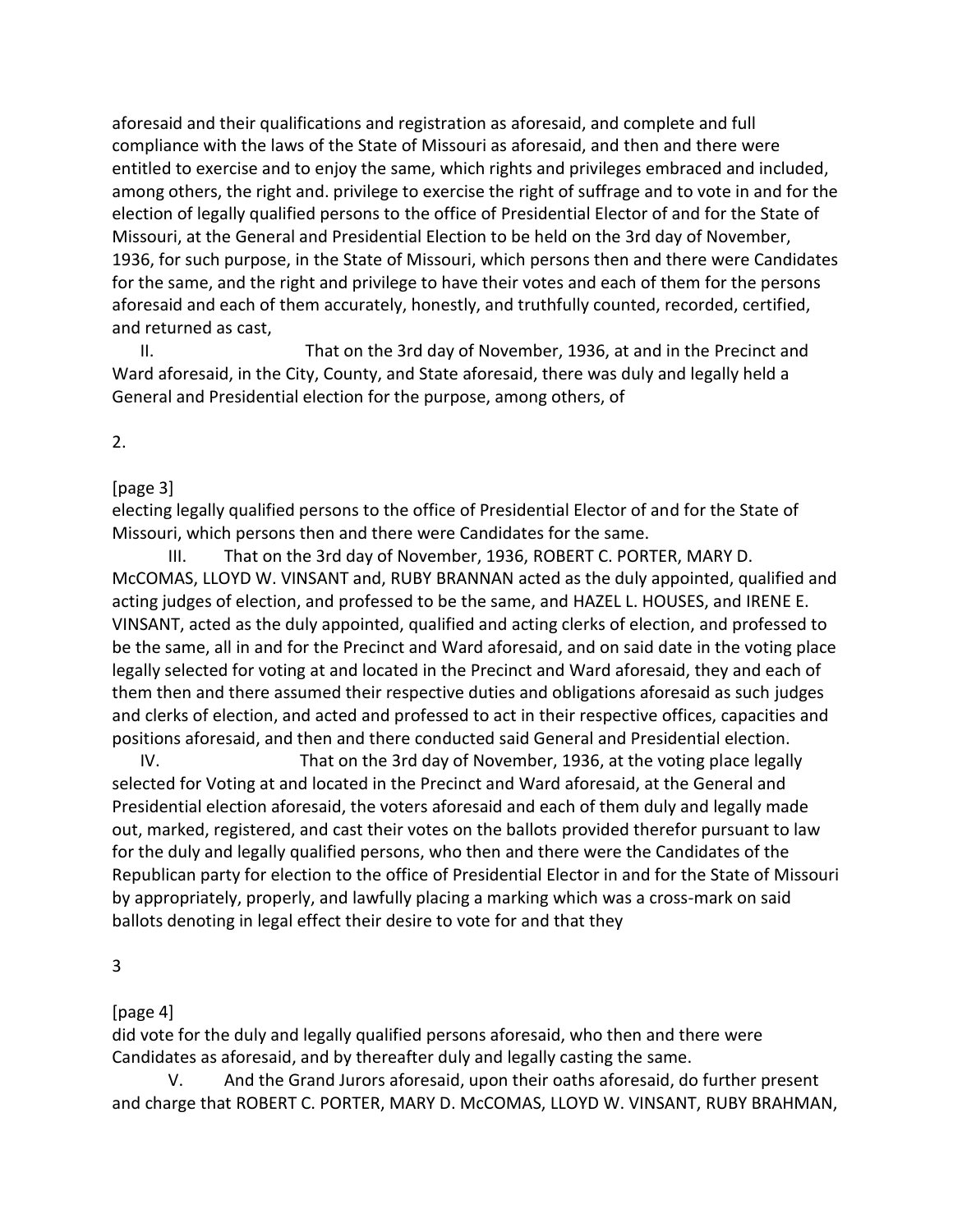HAZEL L. HOLMES, IRENE E. VINSANT and GEORGE WARREN, hereinafter referred to as defendants, heretofore, to wit, on and prior to the 3rd day of November, 1936, and continuously until and including the date of the return of this Indictment, in Kansas City, Jackson County, Missouri, in the Western Division of the Western District of Missouri, and within the jurisdiction of this Court, unlawfully, wilfully, knowingly, and feloniously did conspire, combine, confederate and agree together, and among themselves, and with each other, and with divers other persons to the Grand Jurors unknown, to injure and oppress divers citizens of the United States of America, namely, the voters aforesaid, in the free exercise and enjoyment of rights and privileges guaranteed end secured to them and to each of them by the Constitution and laws of the United States of America, namely, the rights and privileges described and set forth in paragraph "I" of this Indictment, and particularly the right and privilege to exercise the right of suffrage and to vote in and for the election of legally qualified persons to the office of Presidential Elector of and for the State of Missouri, which persons then

-4-

## [page 5]

and there were Candidates for the same, and the right and privilege to have their votes and each of them for the persons aforesaid and each of them accurately, honestly and truthfully counted, recorded, certified and returned as actually and in fact cast, and that said felonious and unlawful conspiracy, combination, confederation and agreement was in substance and effect as follows, to wit: That after said voters and each of them, had duly and legally made out, marked, registered and cast their votes as aforesaid on the ballots provided therefor pursuant to law, and provided for the purpose of recording and registering the votes of said voters as they and each of them meant, intended and desired said votes to be counted, recorded, certified and returned, and after said ballots had been duly and lawfully deposited by said voters in the ballot box provided therefor pursuant to law, the defendants would unlawfully, wilfully, knowingly and with fraudulent intent, falsely, fraudulently, untruthfully and corrputly count, record and certify, and permit to be falsely, fraudulently, untruthfully and corrputly counted, recorded and certified, and cause the judges and clerks of election aforesaid, and each of them, and each other, falsely, fraudulently, untruthfully and corruptly to count and record, and certify to the Board of Election Commissioners in and for Kansas City, Jackson County, Missouri, the votes of said voters and each of them as having been actually and in fact cast by said voters for persons who were Candidates opposing the persons for whom said votes were actually and in fact cast, so that said voters and each of them would be injured and oppressed in the free exercise and enjoyment of their rights and privileges aforesaid, and would be in fact

-5-

# [page 6]

deprived, of the same, and so that the votes of all of said voters voting for the duly and legally qualified persons who were then and there Candidates of the Republican party for election to the office of Presidential Elector of and for the State of Missouri, and who would deserve and be entitled to the same, would be given and credited to persons who would not deserve or be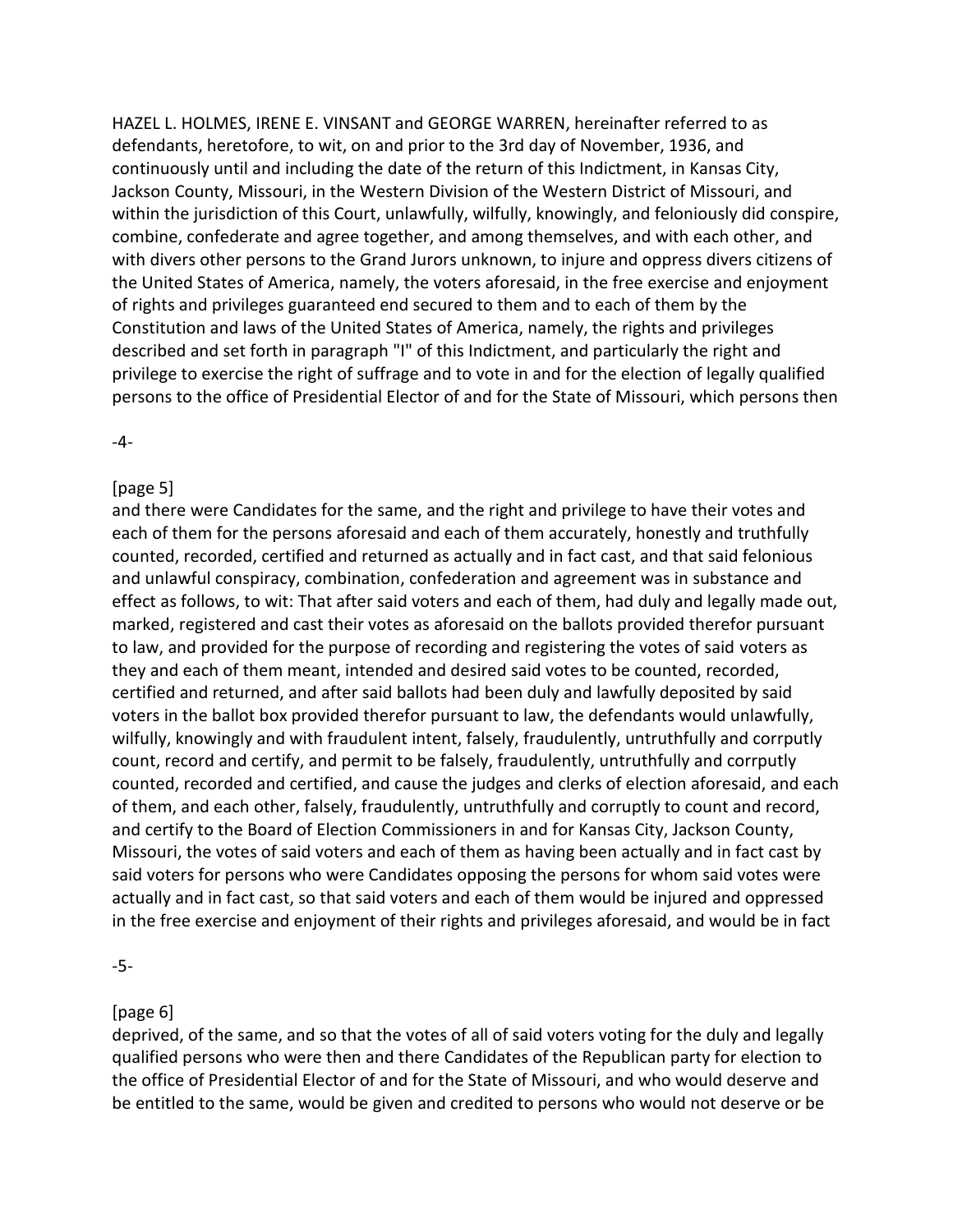entitled to the same, and who were actually the Candidates opposing the aforesaid duly and legally qualified persons who were then and there the Candidates of the Republican party for election to the office of Presidential Elector of and for the State of Missouri as aforesaid, although the defendants and each of them then and there would know full well that such procedure and such manner and method of counting, recording and certifying the said votes of the voters aforesaid, would be false, fraudulent, untrue and corrupt and not a count and recordation, and not a certification of the votes of the voters aforesaid as actually and in fact cast by them, and that said felonious and unlawful conspiracy, combination and agreement was further in substance and effect as follows, to wit: That after said votes of the voters aforesaid had been falsely, fraudulently, untruthfully and corruptly counted, recorded and certified as aforesaid, the defendants and each of them would certify, return and deliver such false, fraudulent, untruthful and corrupt count, recordation and certification to the Board of Election Commissioners in and for Kansas City, Jackson County, Missouri, which was then and there constituted by law and was the lawful authority which was empowered and required by law to receive the count, recordation, certification and return of all votes cast in the

-6-

### [page 7]

Precinct and Ward aforesaid, and the authority to which the judges and clerks aforesaid, all of whom arc hereinbefore named as defendants, were by law required to make their count, recordation, certification and return, all with the intent that said voters and each of them would be injured and oppressed in the free exercise and enjoyment of their rights and privileges aforesaid, and would be in fact deprived of the same.

### OVERT ACTS

And the Grand Jurors aforesaid, upon their oaths aforesaid, do further present and charge, that, to effect the object and purpose of said felonious and unlawful conspiracy, combination, confederation and agreement, the defendants, at the several times and places hereinafter mentioned, did commit, among many others, in furtherance of said felonious and unlawful conspiracy, combination, confederation and agreement, the following overt acts, that is to say:

### 7.

[page 8] ONE

The defendants, ROBERT C. PORTER, MARY D McCOMAS, LLOYD W. VINSANT, RUBY BRANNAN, HAZEL L. HOLMES, IRENE E. VINSANT and GEORGE WARREN, hereinbefore named as defendants, on the 3rd day of November, 1936 at the voting place legally selected for voting at and located in the Precinct and Ward aforesaid, assumed their respective duties and obligations as Judges and Clerks of election, and assumed to act in their respective offices, capacities and positions and then and there conducted said General and Presidential election.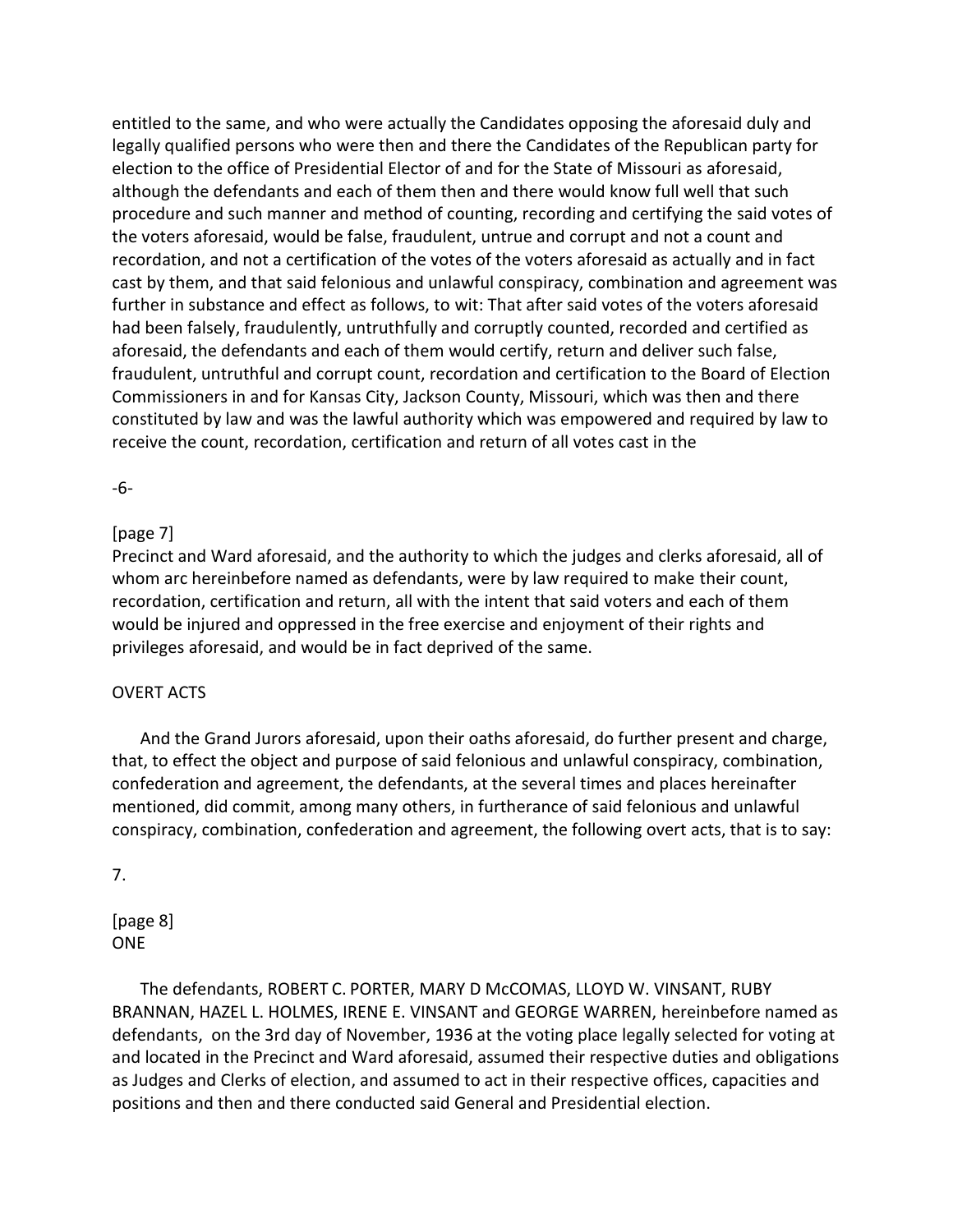8

[page 9] TWO

The defendants, ROBERT C. PORTER. MARY D. MCCOMAS, LLOYD W. VINSANT, RUBY BRANNAN, HAZEL L. HOLMES, IRENE E. VINSANT and GEORGE WARREN, on the 3rd day of November, 1936, at the voting place legally selected for voting at and located in the Precinct and Ward aforesaid, after the voters aforesaid, and each of them, had duly and legally made out, marked, registered, and cast their votes aforesaid for the Candidates of the Republican party for election to the office of Presidential Elector of and for the State of Missouri, took and received the ballots whereon said votes were appropriately, properly, and lawfully marked, with the intent then and there upon the part of them, falsely, fraudulently, untruthfully and corruptly to count, record, certify and return and deliver the same to the Board of Election Commissioners in and for Kansas City, Jackson County, Missouri.

9

[page 10] THREE

The defendants, ROBERT C. PORTER, MARY D. MCCOMAS, LLOYD W. VINSANT, ROBY BRANNAN, HAZEL L. HOLMES, IRENE E. VINSANT and GEORGE WARREN, on the 3rd day of November, 1936, at the voting place legally selected for voting at and located in the Precinct and Ward aforesaid, falsely, fraudulently, untruthfully and corruptly counted ana recorded the votes of the voters aforesaid.

10

[page 11] FOUR

The defendants, ROBERT C. PORTER, MARY D. MCCOMAS, LLOYD W. VINSANT, RUBY BRANNAN, HAZEL L. HOLMES, IRENE E. VINSANT, and GEORGE WARREN, on the 3rd day of November, 1936, at the voting place legally selected for voting at and located in the Precinct and Ward aforesaid, falsely, fraudulently, untruthfully and corruptly wrote, filled in and made out two Tally Sheets required by law and purporting to be accurate, honest, and truthful records of the result of the canvass of the votes of the voters aforesaid and an accurate, honest, and truthful count of the votes of the voters aforesaid, and, thereafter, on said date falsely, fraudulently, untruthfully and corruptly subscribed and signed the same.

11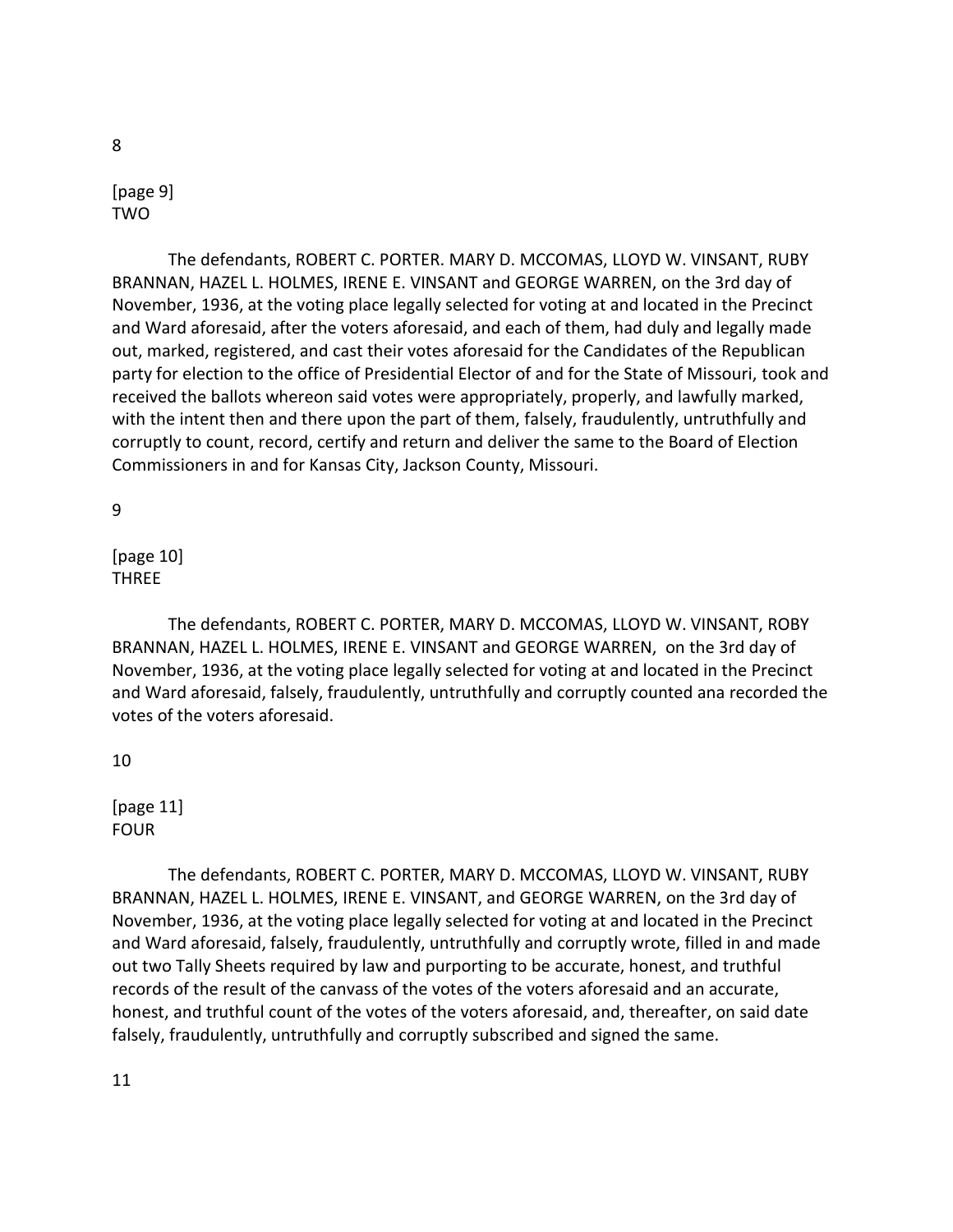### [page 12] FIVE

The defendants, ROBERT C. PORTER, MARY D. MCCOMAS, LLOYD W. VINSANT, RUBY BRANNAN, HAZEL L. HOLMES, IRENE E. VINSANT and GEORGE WARREN, on the 3rd day of November, 1936, at the voting place legally selected for voting at and located in the Precinct and Ward aforesaid, falsely, fraudulently, untruthfully and corruptly wrote, filled in and made out Duplicate Statements required by law purporting to be accurate, honest and truthful statements of the result of the canvass of the votes of the voters aforesaid, and an accurate, honest and truthful count of the votes of the voters aforesaid, and the defendants, ROBERT C. PORTER, MARY D. MCCOMAS, LLOYD W. VINSANT, RUBY BRANNAN, HAZEL L. HOLMES, IRENE E. VINSANT AND GEORGE WARREN, thereafter, on the date aforesaid, falsely, fraudulently, untruthfully and corruptly subscribed and signed the same and certified to the Board of Election Commissioners in and for Kansas City, Jackson County, Missouri, that the aforesaid Duplicate Statements were correct in all respects.

12

[page 13] SIX

 The defendants, ROBERT C. PORTER, MARY D. MCCOMAS, HAZEL L. HOLMES, IRENE E. VINSANT and GEORGE WARREN, on the 3rd day of November, 1936, at the voting place legally selected for voting at and located in the Precinct and Ward aforesaid falsely, fraudulently, untruthfully and corruptly certified and returned and delivered to the Board of Election Commissioners in and for Kansas City, Jackson County, Missouri, that all of the votes for Republican and Democratic Candidates for election to the office of Presidential Elector of and for the State of Missouri cast in the Precinct and Ward aforesaid were cast as follows:

whereas, in truth and in fact, as the defendants and each of them then and there knew full well, all of the votes for the Republican and Democratic Candidates for election to the office of Presidential Elector of and for the State of Missouri cast in the Precinct and Ward aforesaid were cast as follows: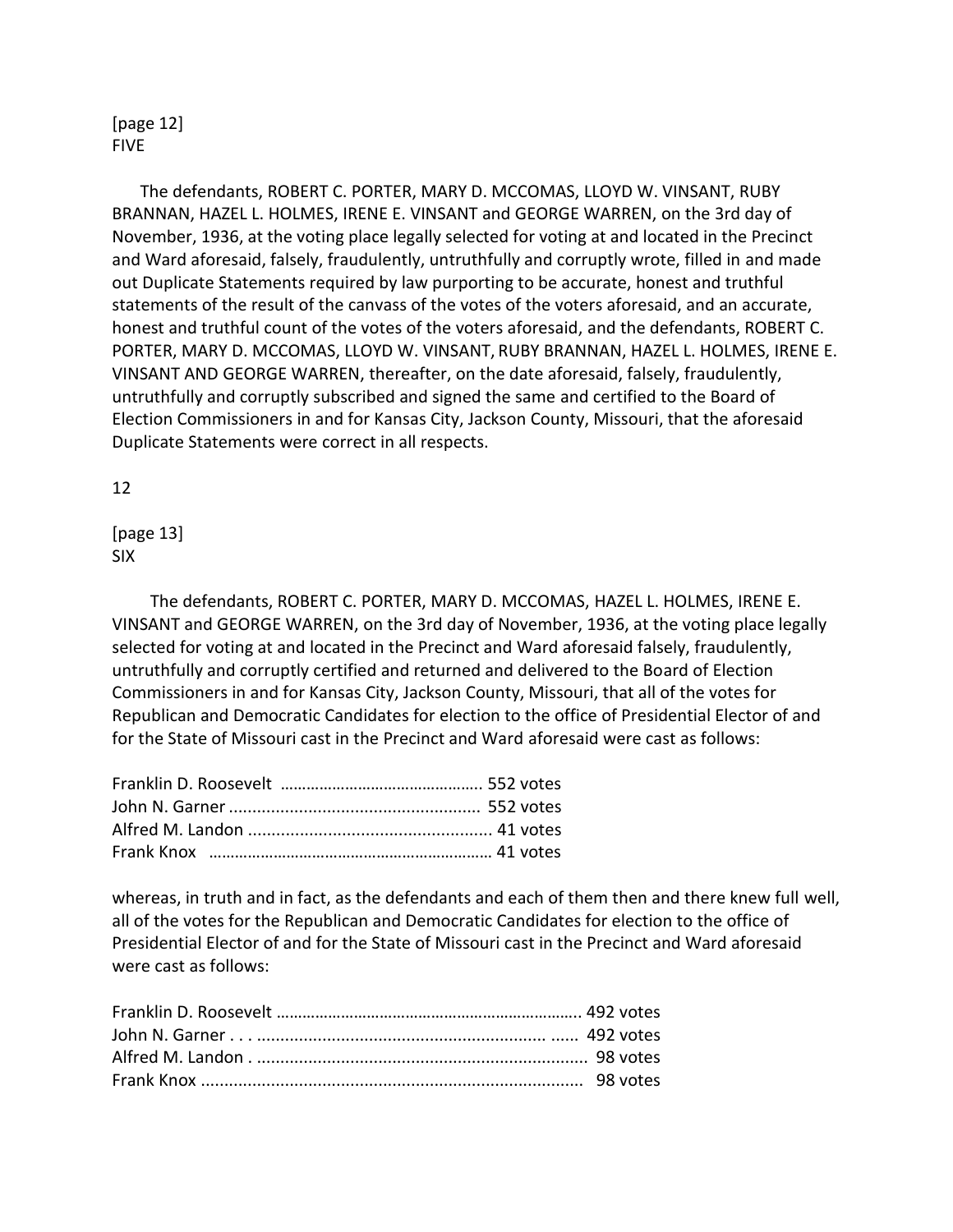and thus and thereby the defendants falsely, fraudulently, untruthfully and corruptly in legal effect certified and returned to the Board of Election Commissioners in and for Kansas City, Jackson County, Missouri, that the voters aforesaid,

### 15

### [page 16]

designed and intended to be injured and oppressed as aforesaid by the felonious and unlawful conspiracy, combination, confederation and agreement of defendants and by this and their other overt acts hereinbefore set forth, had cast their votes for the persons who were then and there the Candidates of the Democratic party for the office of Presidential Elector of and for the State of Missouri, whereas, in truth and in fact, the defendants and each of them knew full well that thus and thereby 57 votes were falsely, fraudulently, untruthfully and corruptly certified and returned, and given and credited to each of the persons who were then and there the Candidates of the Democratic party for the office of Presidential Elector in and for the State of Missouri, who did not deserve and were not entitled to the same.

### 14

### [page 15]

And so the Grand Jurors aforesaid, upon their oaths aforesaid, do say that the defendants, at the times and places aforesaid, and in the manner and form aforesaid, unlawfully, wilfully, knowingly and feloniously did conspire, combine, confederate and agree to injure and oppress divers citizens of the United States of America, namely, the voters aforesaid, in the free exercise and enjoyment of their rights and privileges aforesaid which were guaranteed and secured to them and to each of them by the Constitution and laws of the United States of America:

Contrary to the form of the Act of Congress in such case made and provided, and against the peace and dignity of the United States of America.

#### 15

[page 16] Count II: Miscounted Ballots

### COUNT II

And the Grand Jurors aforesaid, upon their oaths aforesaid, do further present and charge as follows:

I. That at all the times hereinafter mentioned, in Kansas City, Jackson County, Missouri, in the Western Division of the Western District of Missouri, and within the Jurisdiction of this Court, a number of persons who were citizens of the United States of America and residents of the State of Missouri, a part of whom are to the Grand Jurors unknown and whose names and exact description therefore cannot be set forth in this Indictment, and the remaining ones of whom, although known to the Grand Jurors, are too numerous to be named and described in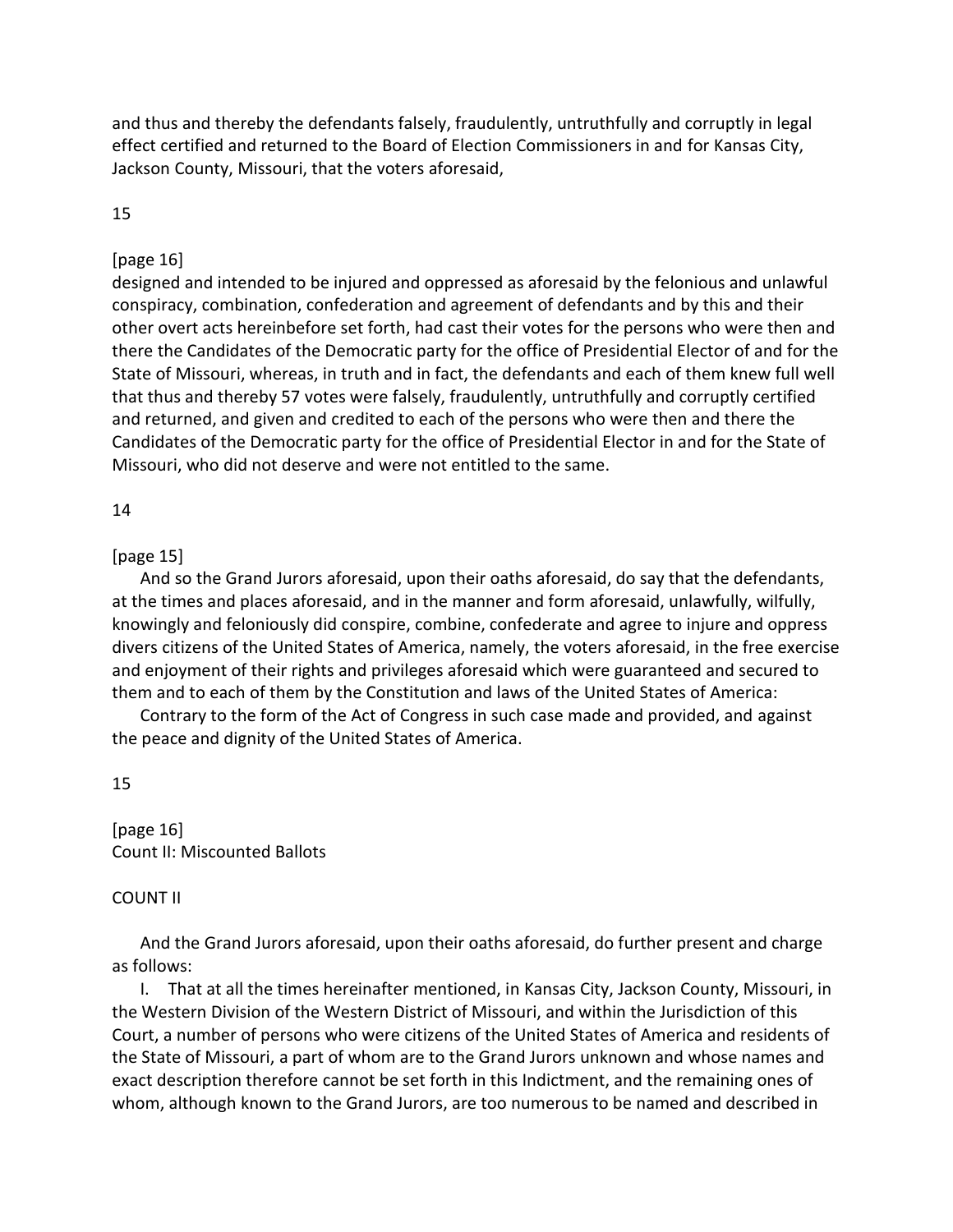this Indictment, and all of whom are hereinafter referred to as voters, then and there were residents of the 11th Precinct of the 12th Ward located in Kansas City, Jackson County, Missouri, and of the 4th Congressional District of the State of Missouri, and then and there were legally qualified voters who had duly and legally qualified to vote in accordance with the requirements of the laws of the State of Missouri relating to the qualifications of voters, and had duly and legally registered in accordance with such laws as such voters in the Precinct and Ward aforesaid, and then and there possessed and had the necessary and requisite qualifications to entitle them to vote at the General and Presidential Election hereinafter described, and then and there possessed and had the rights and privileges which were guaranteed and secured to them and to each of them by the Constitution and laws of the United States of America, all because of their citizenship and residence aforesaid, and their qualifications and registration as aforesaid, and complete and full

16

[page 17] Count II: Miscounted Ballots

compliance with the laws of the State of Missouri as aforesaid, and then and there were entitled to exercise and to enjoy the same, which rights and privileges embraced and included, among others, the right and privilege to exercise the right of suffrage and to vote in and for the election of a legally qualified person to the office of Representative in the Congress of the United States of America to represent the people of the 4th Congressional District of the State of Missouri, and of the United States of America, at the General election to be hold on the 3rd day of November, 1936, for ouch purpose, in the Congressional District aforesaid, and the right and privilege to have their votes and each of them for the person aforesaid accurately, honestly and truthfully counted, recorded, certified and returned as cast.

II. That on the 3rd day of November, 1936, at and in the Precinct and Ward aforesaid, and in the Congressional District aforesaid, in the City, County and State aforesaid, there was duly and legally held a General election for the purpose, as aforesaid, among others, of electing a legally qualified person to the office of Representative in the Congress of the United States of America to represent the people of the Congressional District aforesaid, and of the United States of America.

III. That on the 3rd day of November, 1936, ROBERT C. PORTER, MARY D. MCCOMAS, LLOYD W. VINSANT and RUBY BRANNAN, acted as the duly appointed, qualified and acting judges of election, and professed to be the same, and HAZEL L. HOLMES, and IRENE E. VINSANT, acted as the duly appointed, qualified and acting clerks of election, and professed to be the same, all in and for the

17

[page 18] Count II: Miscounted ballots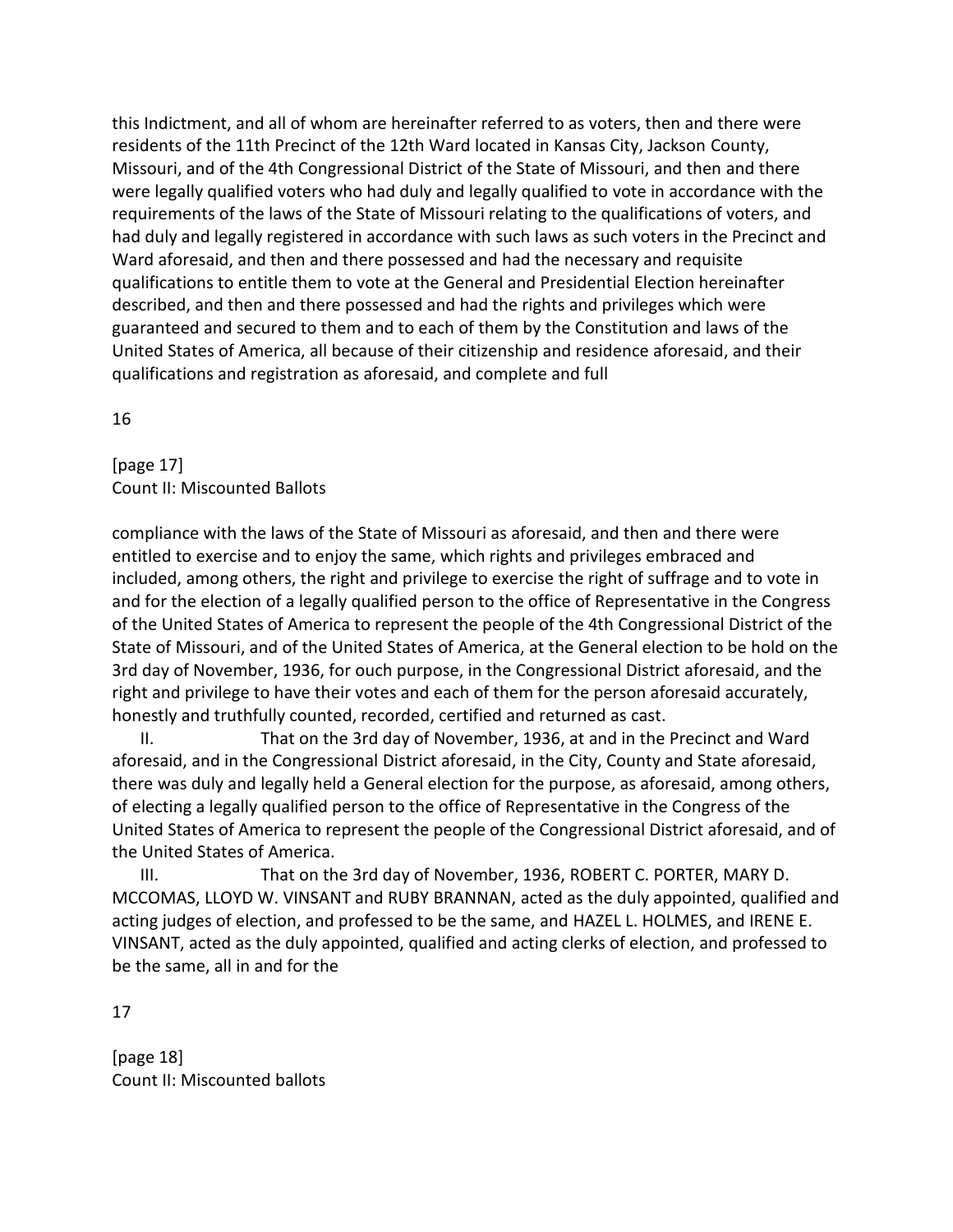Precinct and Ward aforesaid, and on said date in the voting place legally selected for voting at and located in the Precinct and Ward aforesaid, they and each of them then and there assumed their respective duties and obligations aforesaid as such judges and clerks of election, and acted and professed to act in their respective offices, capacities and positions aforesaid, and then and there conducted said General election.

IV. That on the 3rd day of November, 1936, at the voting place legally selected for voting at and located in the Precinct and Ward aforesaid, and in the Congressional District aforesaid, at the General election aforesaid, the voters aforesaid and each of them duly made out, marked, registered and cast their votes on the ballots provided therefor pursuant to law for the duly and legally qualified person who then and there was the Republican Candidate for election to the office of Representative in the Congress of the United States of America to represent the people of the Congressional District aforesaid and of the United States of America, by appropriately, properly and lawfully placing a marking which was a cross-mark on said ballots denoting their desire to vote for and that they did vote for the duly and legally qualified person aforesaid, who then and there was a Candidate as aforesaid, and by thereafter duly and legally casting the same.

V. And the Grand Jurors aforesaid, upon their oaths aforesaid, do further present and charge that ROBERT C. PORTER, MARY D. MCCOMAS, LLOYD W. VINSANT, RUBY BRANNAN, HAZEL L. HOLMES, IRENE E. VINSANT and GEORGE WARREN,

### 18

[page 19] COUNT II: Miscounted ballots

hereinafter referred to as defendants, heretofore, to wit, on and prior to the 3rd day of November, 1936, and continuously until and including the date of the return of this Indictment, in Kansas City, Jackson County, Missouri, in the Western Division of the Western District of Missouri, and within the Jurisdiction of this Court, unlawfully, wilfully, knowingly and feloniously did conspire, combine, confederate and agree together, and among themselves, and with each other, and with divers other persons to the Grand Jurors unknown, to injure and oppress divers citizens of the United States of America, namely, the voters aforesaid, in the free exercise and enjoyment of rights and privileges guaranteed and secured to them and to each of them by the Constitution and laws of the United States of America, namely, the rights and privileges described and set forth in paragraph "I" of this count of this Indictment, and particularly the right and privilege to exercise the right of suffrage to vote in and for the election of a legally qualified person to the office of Representative in the Congress of the United States of America to represent the people of the Congressional District aforesaid, and of the United States of America, which person then and there was a Candidate for the same, and the right and privilege to have their votes and each of them for the person aforesaid accurately, honestly and truthfully counted, recorded, certified and returned as actually and in fact cast, and that said felonious and unlawful conspiracy, combination, confederation and agreement was in substance and effect as follows, to wit: That after said voters and each of them had duly and legally made out, marked, registered and cast their votes as aforesaid on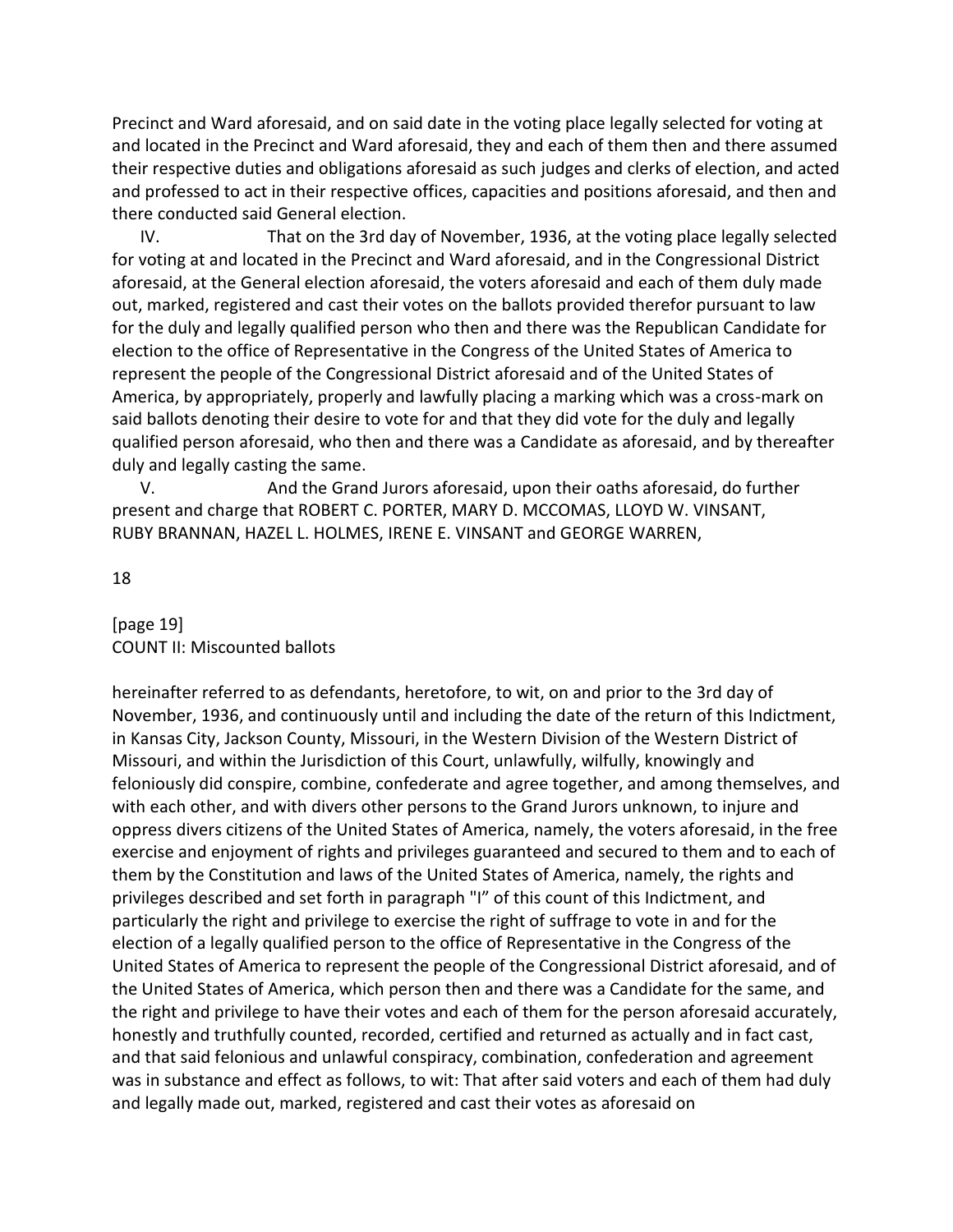4.

### 19

[page 20] COUNT II: Miscounted Ballots

the ballots provided therefor pursuant to law, and provided for the purpose of recording and registering the votes of said voters as they and each of them meant, intended and desired said votes to be counted, recorded, certified and returned, and after said ballots had been duly and lawfully deposited by said voters in the ballot boxes provided therefor pursuant to law, the defendants would unlawfully, wilfully, knowingly with fraudulent intent, falsely, fraudulently, untruthfully and corruptly count, record and certify, and permit to be falsely, fraudulently, untruthfully and corruptly counted, recorded, and certified, and cause the judges and clerks of election aforesaid, and each of them, and each other, falsely, fraudulently, untruthfully and corruptly to count, record and certify, to the Board of Election Commissioners in and for Kansas City, Jackson County, Missouri, the votes of said voters and each of them as having been actually and in fact cast by said voters for a person who was a Candidate opposing the person for whom said votes were actually and in fact cast, so that said voters and each of them would be injured and oppressed in the free exercise and enjoyment of their rights and privileges aforesaid, and would be in fact deprived of the same, and so that the votes of all of the said voters voting for the duly and legally qualified person who was then and there the Candidate of the Republican party for election to the office of Representative in the Congress of the United States of America to represent the people of the Congressional District aforesaid, and of the United States of America, and who would deserve and be entitled to the same, would be given and credited to a person who would not deserve or be entitled to the same, and who was actually the Candidate of the Democratic party

20

[page 21] Count II: Miscounted ballots

opposing the aforesaid duly and legally qualified person who then and there was the Candidate of the Republican party as aforesaid, although the defendants and each of them then and there would know full well that such procedure and such manner and method of counting, recording and certifying the said votes of the voters aforesaid would be false, fraudulent, untrue and corrupt, and not a count and recordation, and not a certification of the votes of the voters aforesaid as actually and in fact cast by them, and that said unlawful and felonious conspiracy, confederation and agreement was further in substance and effect as follows, to wit: That after said votes of the voters aforesaid had been falsely, fraudulently, untruthfully and corruptly counted, recorded and certified as aforesaid, the defendants and each of them would certify, return and deliver such false, fraudulent, untruthful and corrupt count, recordation and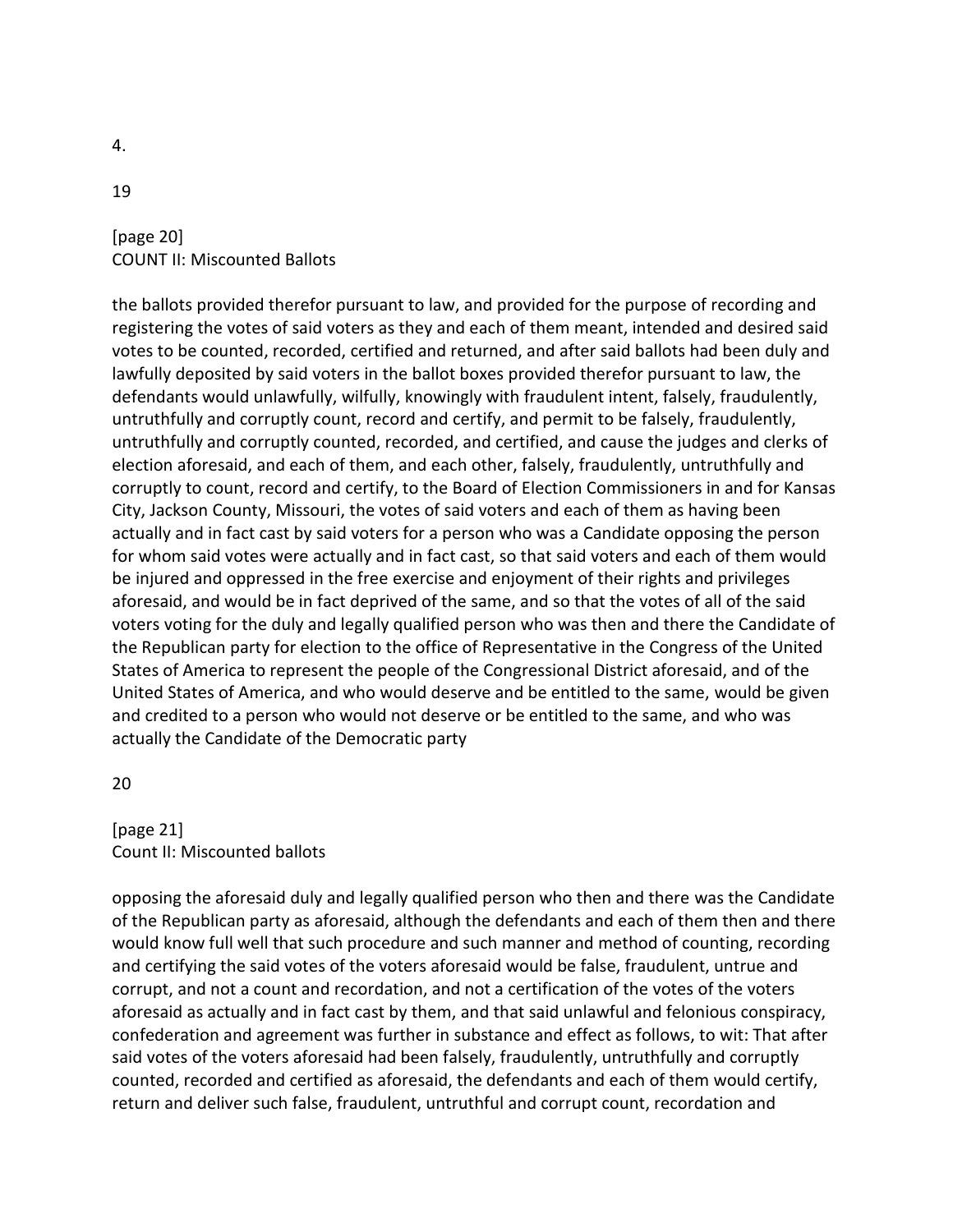certification to the Board of Election Commissioners in and for Kansas City, Jackson County, Missouri, which was then end there constituted by law and was the lawful authority which was empowered and required by law to receive the count, recordation, certification and return of all votes cast in the Precinct and Ward aforesaid, and the authority to which the judges and clerks aforesaid, all of whom are hereinbefore named as defendants, were by law required to make their count, recordation, certification and return, all with the intent that said voters and each of them would be injured and oppressed in the free exercise and the enjoyment of their rights and privileges aforesaid, and would be in fact deprived of the same.

6.

21

[page 22] Count II: Miscounted ballots

## OVERT ACTS

And the Grand Jurors aforesaid, upon their oaths aforesaid, do further present and charge, that, to effect the object and purpose of said felonious and unlawful conspiracy, combination, confederation and agreement, the defendants, at the several times and places hereinafter mentioned, did commit, among many others, in furtherance of said felonious and unlawful conspiracy, combination, confederation and. agreement, the following overt acts, that is to say:

7.

 $22$ 

[page 23] ONE

The defendants, ROBERT C. PORTER, MARY D. MCCOMAS, LLOYD W. VINSANT, RUBY BRANNAN, HAZEL L. HOLMES, IRENE E. VINSANT and GEORGE WARREN, hereinbefore named as defendants, on the 3rd day of November, 1936 at the voting place legally selected for voting at and located in the Precinct and Ward aforesaid, assumed their respective duties and obligations as Judges and Clerks of election, and assumed to act in their respective offices, capacities and positions and then and there conducted said General and Presidential election.

23

[page 24] Count II: Miscounted ballots

TWO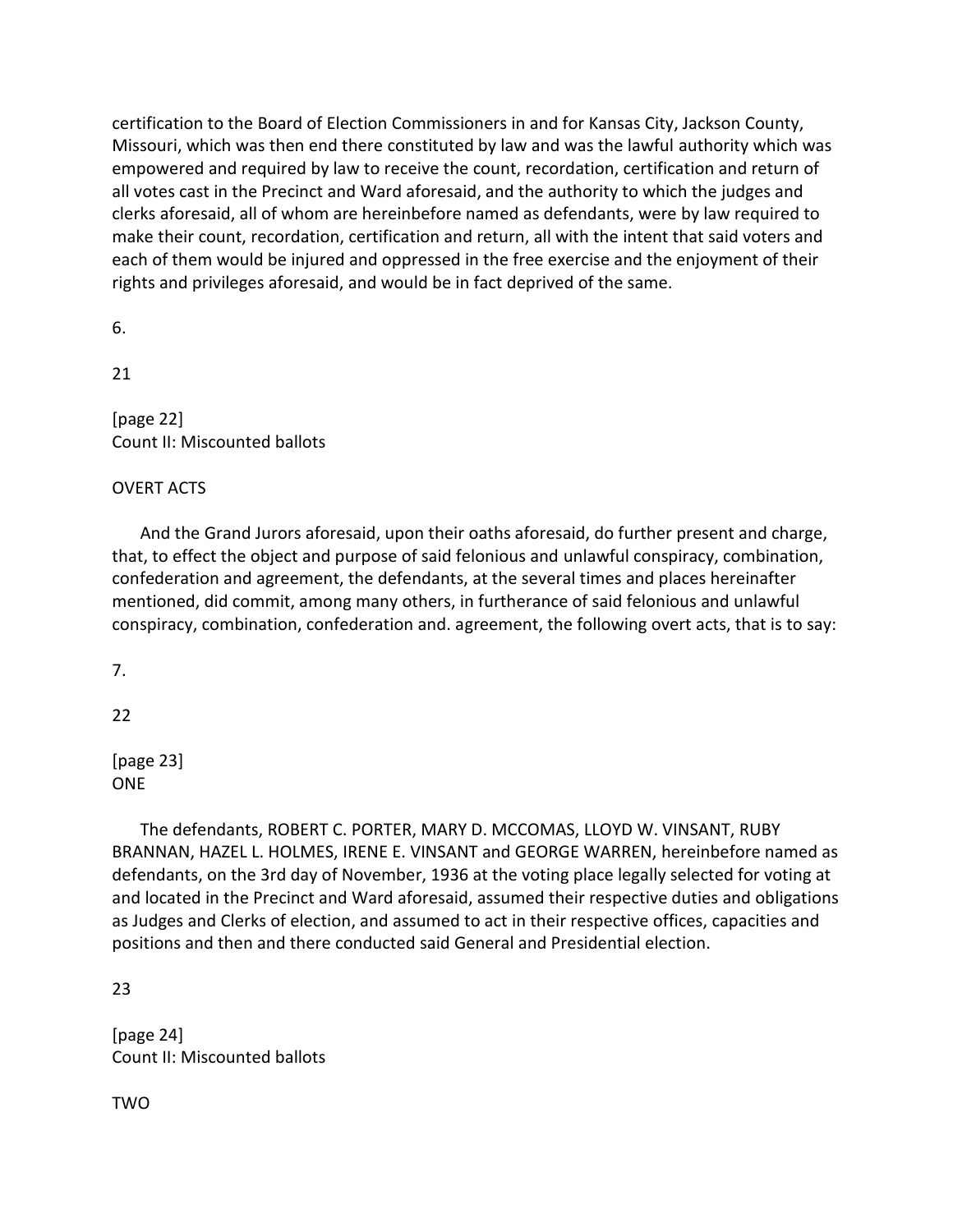The defendants, ROBERT C. PORTER. MARY D. MCCOMAS, LLOYD W. VINSANT, RUBY BRANNAN, HAZEL L. HOLMES, IRENE E. VINSANT and GEORGE WARREN, on the 3rd day of November, 1936, at the voting place legally selected for voting at and located in the Precinct and Ward aforesaid, after the voters aforesaid, and each of them, had duly end legally made out, marked, registered and cast their votes aforesaid for the legally qualified Candidate of the Republican party for election to the office of Representative in the Congress of the United States of America to represent the people of the 4 the Congressional District of the State of Missouri and of the United States of America, took and received the ballots whereon said votes were appropriately, properly and lawfully marked, with the intent then and there upon the part of them, falsely, fraudulently, untruthfully and corruptly to count, record, certify and return and deliver the same to the Board of Election Commissioners in and for Kansas City, Jackson County, Missouri.

24

[page 25] THREE

The defendants, ROBERT C. PORTER, MARY D. MCCOMAS, LLOYD W. VINSANT, RUBY BRANNAN, HAZEL L. HOLMES, IRENE E. VINSANT and GEORGE WARREN, on the 3rd day of November, 1936, at the voting place legally selected for voting at and located in the Precinct and Ward aforesaid, falsely, fraudulently, untruthfully and corruptly counted and recorded the votes of the voters aforesaid.

## 25

[page 26] FOUR

The defendants, ROBERT C. PORTER, MARX D. MCCOMAS, LLOYD W. VINSANT, RUBY BRANNAN, HAZEL L. HOLMES, IRENE E. VINSANT and GEORGE WARREN, on the 3rd day of November, 1936, at the voting place legally selected for voting at and located in the Precinct and Ward aforesaid, falsely, fraudulently, untruthfully and corruptly wrote, filled in and made out two Tally Sheets required by law and purporting to be accurate, honest, and truthful records of the result of the canvass of the votes of the voters aforesaid and an accurate, honest, and truthful count of the votes of the voters aforesaid, and, thereafter, on said date falsely, fraudulently, untruthfully and corruptly subscribed and signed the same.

26

[page 27] FIVE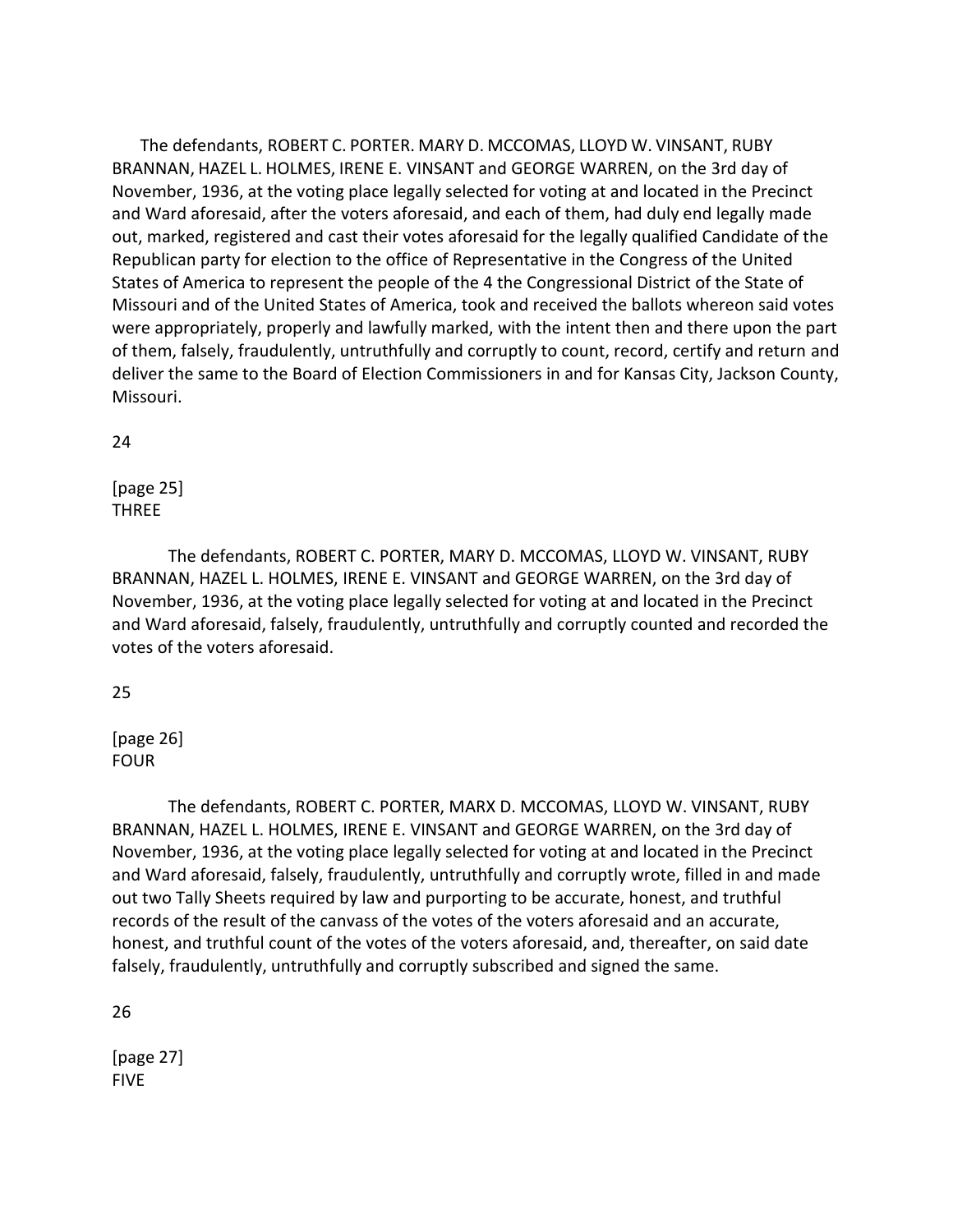The defendants, ROBERT C. PORTER, MARY D. MCCOMAS, LLOYD W. VINSANT, RUBY BRANNAN, HAZEL L. HOLMES, IRENE E. VINSANT and GEORGE WARREN, on the 3rd day of November, 1936, at the voting place legally selected for voting at and located in the Precinct and Ward aforesaid, falsely, fraudulently, untruthfully and corruptly wrote, filled in and made out Duplicate Statements required by law purporting to be accurate, honest and truthful statements of the result of the canvass of the votes of the voters afore- said, and an accurate, honest and truthful count of the votes of the voters aforesaid, and the defendants, ROBERT C. PORTER, MARY D. MCCOMAS, LLOYD W. VINSANT, RUBY BRANNAN, HAZEL L. HOLMES, IRENE E. VINSANT, and GEORGE WARREN, thereafter, on the date aforesaid, falsely, fraudulently, untruthfully and corruptly subscribed and signed the same and certified to the Board of Election Commissioners in and for Kansas City, Jackson County, Missouri, that the aforesaid Duplicate Statements were correct in all respects.

27

[page 28] SIX

The defendants, ROBERT C. PORTER, MARY D. MCCOMAS, LLOYD W. VINSANT, RUBY BRANNAN, HAZEL L. HOLMES, IRENE E. VINSANT and GEORGE WARREN, on the 3rd day of November, 1936, at the voting place legally selected for voting at and located in the Precinct and Ward aforesaid, falsely, fraudulently, untruthfully and corruptly certified and returned and delivered to the Board of Election Commissioners in and for Kansas City, Jackson County, Missouri, that all of the votes for the legally qualified Republican and Democratic Candidates for election to the office of Representative in the Congress of the United States of America to represent the people of the 4th Congressional District of the State of Missouri and of the United States of America, cast in the Precinct and Ward aforesaid were cast as follows:

C. Jasper Bell ....555 votes Paul R. Byrum, ....41 votes

whereas, in truth and in fact, as the defendants and each of them then and there knew full well, all of the votes for the legally qualified Republican said Democratic Candidates for election to the office of Representative in the Congress of the United States of America, to represent the people of the 4th Congressional District of the State of Missouri and of the United States of America cast in the Precinct and Ward aforesaid were cast as follows:

C. Jasper Bell .... 486 votes Paul R. Byrum, ....104 votes

28

[page 29] and thus and thereby the defendants falsely, fraudulently, untruthfully and corruptly certified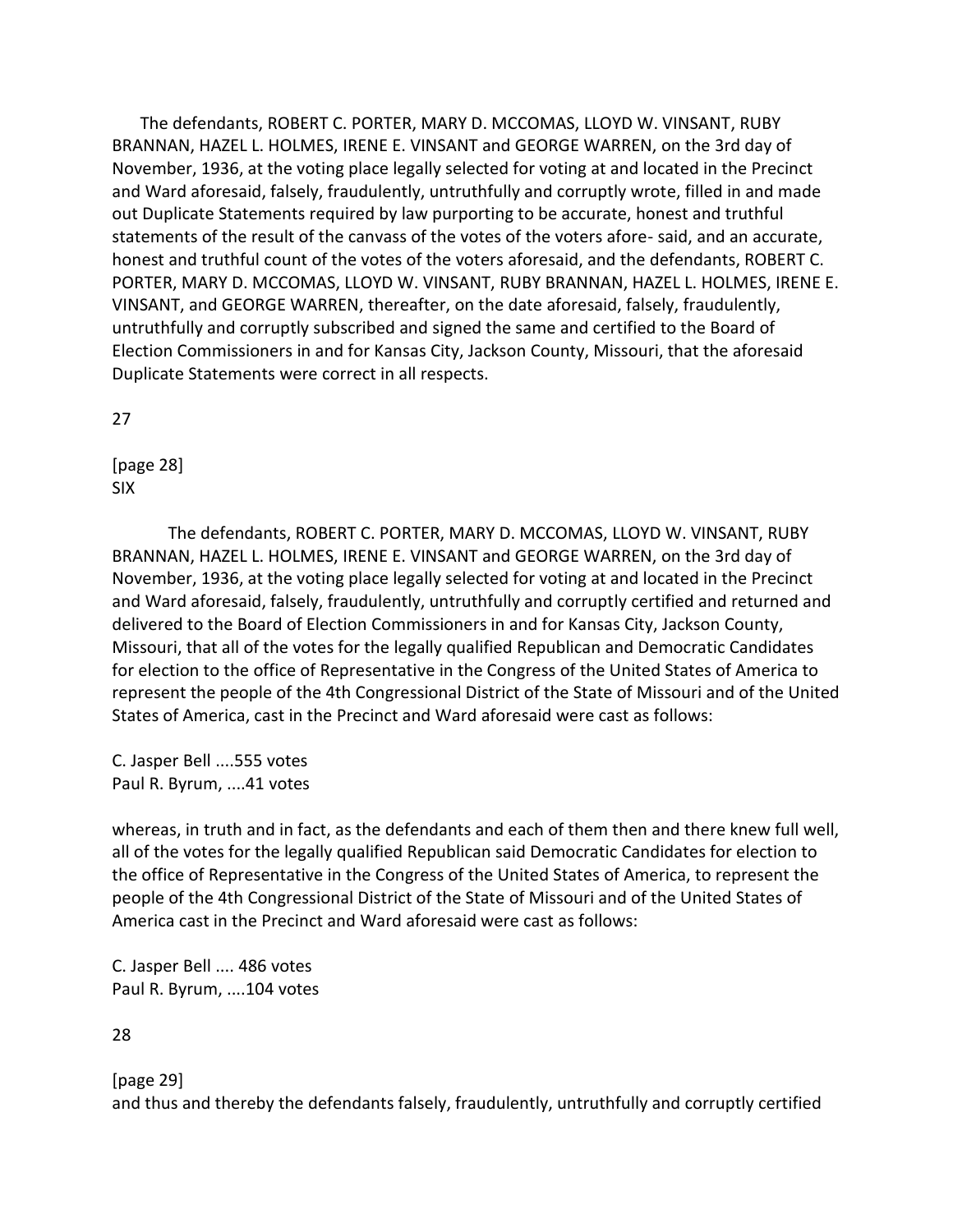and returned to the Board of Election Commissioners in and for Kansas City, Jackson County, Missouri, that the voters aforesaid, designed and intended to be injured and oppressed as aforesaid by the felonious and unlawful conspiracy, combination, confederation and agreement of the defendants, and by this and their other overt acts hereinbefore set forth, had cast their votes for the person who was then and there the Candidate of the Democratic party for election to the office of Representative in the Congress of the United States of America to represent the people of the 4th Congressional District of the State of Missouri and of the United States of America, whereas, in truth and in fact, the defendants and each of them knew full well that thus and thereby 63 votes were falsely, fraudulently, untruthfully and corruptly certified and returned and given and credited to the person who was then and there the Candidate of the Democratic party for the office of Representative in Congress as aforesaid, who did not deserve and was not entitled to the same.

29

[page 30] **CONCLUSION** 

And so the Grand Jurors aforesaid, upon their oaths aforesaid, do say that the defendants, at the times and places aforesaid, and in the manner and form aforesaid, unlawfully, wilfully, knowingly and feloniously did conspire, combine, confederate and agree to injure and oppress divers citizens of the United States of America, namely, the voters aforesaid, in the free exercise and enjoyment of their rights and privileges aforesaid which were guaranteed and secured to them and to each of them by the Constitution and laws of the United States of America:

Contrary to the form of the Act of Congress in such case made and provided, and against the peace and dignity of the United States of America.

Randall Wilson Assistant U.S. Attorney

A TRUE BILL: Ed. W. Appleby Foreman of the Grand Jury

30

[page 31] No. 13769

UNITED STATES DISTRICT COURT Western District of Missouri Western Division

THE UNITED STATES OF AMERICA